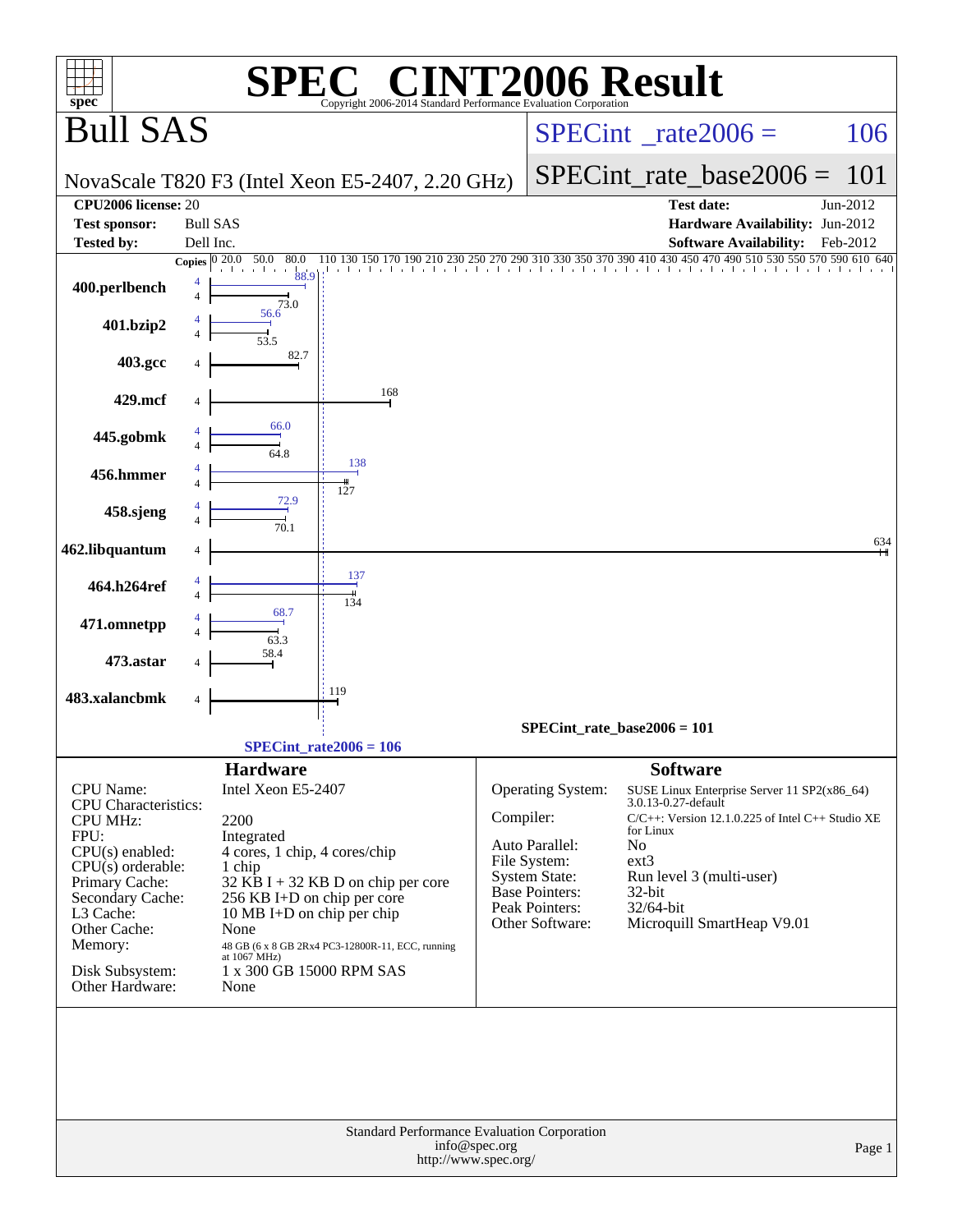

## Bull SAS

### SPECint rate $2006 = 106$

NovaScale T820 F3 (Intel Xeon E5-2407, 2.20 GHz)

[SPECint\\_rate\\_base2006 =](http://www.spec.org/auto/cpu2006/Docs/result-fields.html#SPECintratebase2006) 101

**[CPU2006 license:](http://www.spec.org/auto/cpu2006/Docs/result-fields.html#CPU2006license)** 20 **[Test date:](http://www.spec.org/auto/cpu2006/Docs/result-fields.html#Testdate)** Jun-2012

**[Test sponsor:](http://www.spec.org/auto/cpu2006/Docs/result-fields.html#Testsponsor)** Bull SAS **[Hardware Availability:](http://www.spec.org/auto/cpu2006/Docs/result-fields.html#HardwareAvailability)** Jun-2012 **[Tested by:](http://www.spec.org/auto/cpu2006/Docs/result-fields.html#Testedby)** Dell Inc. **[Software Availability:](http://www.spec.org/auto/cpu2006/Docs/result-fields.html#SoftwareAvailability)** Feb-2012

#### **[Results Table](http://www.spec.org/auto/cpu2006/Docs/result-fields.html#ResultsTable)**

|                                                                                                          | <b>Base</b>   |                |       |                |       |                |       | <b>Peak</b>   |                |              |                |              |                |              |
|----------------------------------------------------------------------------------------------------------|---------------|----------------|-------|----------------|-------|----------------|-------|---------------|----------------|--------------|----------------|--------------|----------------|--------------|
| <b>Benchmark</b>                                                                                         | <b>Copies</b> | <b>Seconds</b> | Ratio | <b>Seconds</b> | Ratio | <b>Seconds</b> | Ratio | <b>Copies</b> | <b>Seconds</b> | <b>Ratio</b> | <b>Seconds</b> | <b>Ratio</b> | <b>Seconds</b> | <b>Ratio</b> |
| 400.perlbench                                                                                            |               | 534            | 73.1  | 535            | 73.0  | 535            | 73.0  |               | 439            | 89.0         | 439            | 88.9         | 439            | 88.9         |
| 401.bzip2                                                                                                |               | 723            | 53.4  | 718            | 53.8  | 722            | 53.5  |               | 685            | 56.4         | 680            | 56.8         | 682            | 56.6         |
| $403.\mathrm{gcc}$                                                                                       |               | 389            | 82.8  | 390            | 82.7  | 390            | 82.6  |               | 389            | 82.8         | 390            | 82.7         | 390            | 82.6         |
| $429$ .mcf                                                                                               |               | 217            | 168   | 216            | 169   | 217            | 168   |               | 217            | 168          | 216            | 169          | 217            | 168          |
| $445$ .gobmk                                                                                             |               | 647            | 64.8  | 648            | 64.8  | 649            | 64.6  |               | 636            | 66.0         | 636            | 66.0         | 637            | 65.9         |
| 456.hmmer                                                                                                |               | 296            | 126   | 293            | 127   | 289            | 129   |               | 270            | 138          | 271            | 138          | 270            | 138          |
| 458 sjeng                                                                                                |               | 690            | 70.1  | 691            | 70.1  | 691            | 70.1  |               | 663            | 73.0         | 664            | 72.9         | 664            | 72.9         |
| 462.libquantum                                                                                           |               | 132            | 628   | 131            | 635   | 131            | 634   |               | 132            | 628          | 131            | 635          | 131            | 634          |
| 464.h264ref                                                                                              |               | 662            | 134   | 663            | 134   | 651            | 136   |               | 646            | 137          | 646            | 137          | 644            | 137          |
| 471.omnetpp                                                                                              |               | 394            | 63.4  | 395            | 63.3  | 396            | 63.1  |               | 364            | 68.6         | 364            | 68.8         | 364            | 68.7         |
| $473.$ astar                                                                                             |               | 484            | 58.0  | 481            | 58.4  | 480            | 58.5  |               | 484            | 58.0         | 481            | 58.4         | 480            | 58.5         |
| 483.xalancbmk                                                                                            |               | 231            | 119   | 231            | 120   | 232            | 119   |               | 231            | <u> 119</u>  | 231            | 120          | 232            | 119          |
| Results appear in the order in which they were run. Bold underlined text indicates a median measurement. |               |                |       |                |       |                |       |               |                |              |                |              |                |              |

#### **[Submit Notes](http://www.spec.org/auto/cpu2006/Docs/result-fields.html#SubmitNotes)**

 The numactl mechanism was used to bind copies to processors. The config file option 'submit' was used to generate numactl commands to bind each copy to a specific processor. For details, please see the config file.

### **[Operating System Notes](http://www.spec.org/auto/cpu2006/Docs/result-fields.html#OperatingSystemNotes)**

Stack size set to unlimited using "ulimit -s unlimited"

#### **[Platform Notes](http://www.spec.org/auto/cpu2006/Docs/result-fields.html#PlatformNotes)**

Standard Performance Evaluation Corporation [info@spec.org](mailto:info@spec.org) CPU Power Management set to Maximum Performance Memory Frequency set to Maximum Performance Turbo Boost set to Enabled C States/C1E set to Enabled Sysinfo program /root/CPU2006-1.2/config/sysinfo.rev6800 \$Rev: 6800 \$ \$Date:: 2011-10-11 #\$ 6f2ebdff5032aaa42e583f96b07f99d3 running on linux-sxkz Tue Jun 19 13:48:23 2012 This section contains SUT (System Under Test) info as seen by some common utilities. To remove or add to this section, see: <http://www.spec.org/cpu2006/Docs/config.html#sysinfo> From /proc/cpuinfo model name : Intel(R) Xeon(R) CPU E5-2407 0 @ 2.20GHz 1 "physical id"s (chips) 4 "processors" cores, siblings (Caution: counting these is hw and system dependent. The Continued on next page

<http://www.spec.org/>

Page 2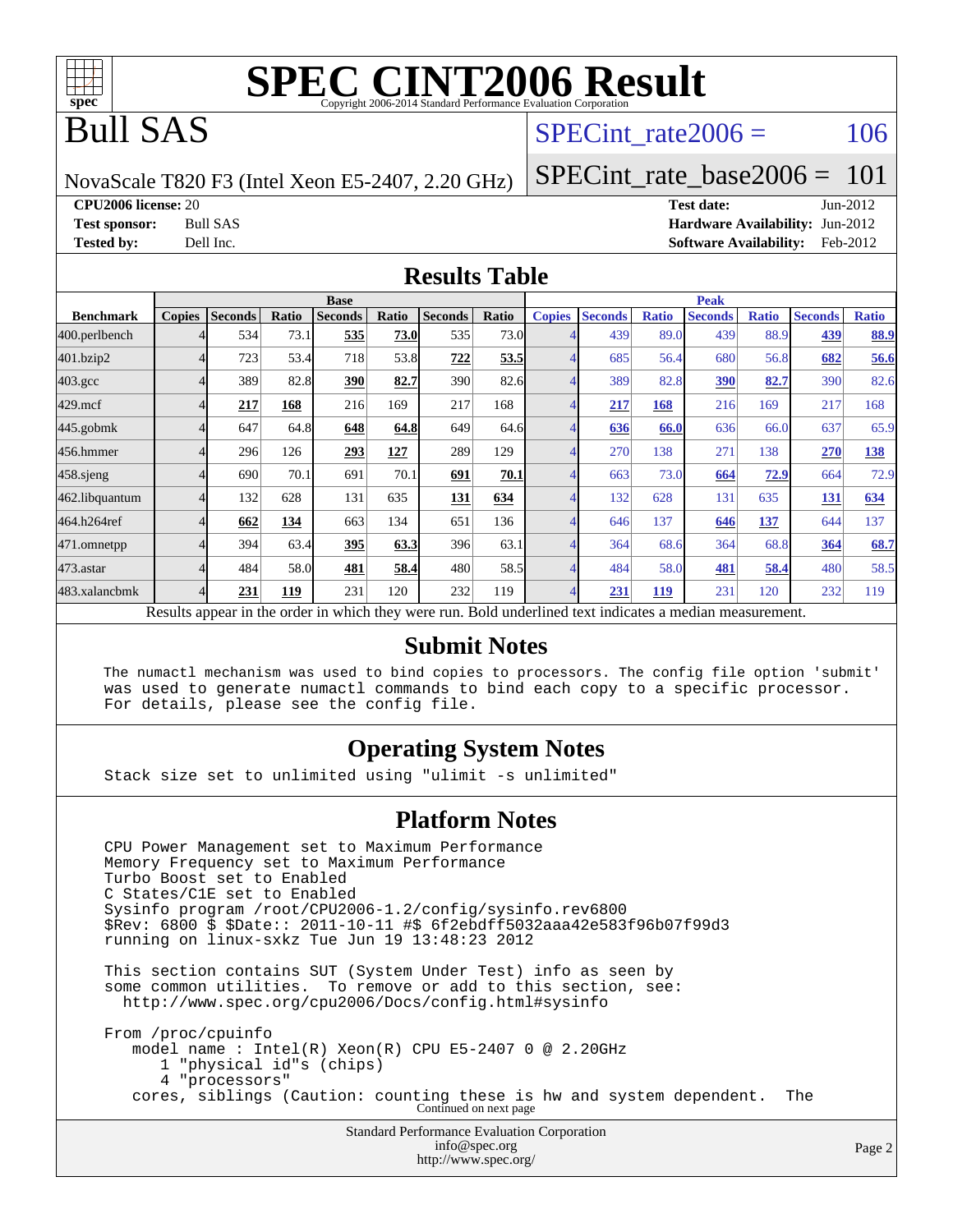

#### **[SPEC CINT2006 Result](http://www.spec.org/auto/cpu2006/Docs/result-fields.html#SPECCINT2006Result)** Copyright 2006-2014 Standard Performance Evaluation C

Bull SAS

SPECint rate $2006 = 106$ 

[SPECint\\_rate\\_base2006 =](http://www.spec.org/auto/cpu2006/Docs/result-fields.html#SPECintratebase2006) 101

NovaScale T820 F3 (Intel Xeon E5-2407, 2.20 GHz)

**[CPU2006 license:](http://www.spec.org/auto/cpu2006/Docs/result-fields.html#CPU2006license)** 20 **[Test date:](http://www.spec.org/auto/cpu2006/Docs/result-fields.html#Testdate)** Jun-2012 **[Test sponsor:](http://www.spec.org/auto/cpu2006/Docs/result-fields.html#Testsponsor)** Bull SAS **[Hardware Availability:](http://www.spec.org/auto/cpu2006/Docs/result-fields.html#HardwareAvailability)** Jun-2012 **[Tested by:](http://www.spec.org/auto/cpu2006/Docs/result-fields.html#Testedby)** Dell Inc. **[Software Availability:](http://www.spec.org/auto/cpu2006/Docs/result-fields.html#SoftwareAvailability)** Feb-2012

#### **[Platform Notes \(Continued\)](http://www.spec.org/auto/cpu2006/Docs/result-fields.html#PlatformNotes)**

 following excerpts from /proc/cpuinfo might not be reliable. Use with caution.) cpu cores : 4 siblings : 4 physical 0: cores 0 1 2 3 cache size : 10240 KB From /proc/meminfo MemTotal: 49348896 kB HugePages\_Total: 0<br>Hugepagesize: 2048 kB Hugepagesize: /usr/bin/lsb\_release -d SUSE Linux Enterprise Server 11 (x86\_64) From /etc/\*release\* /etc/\*version\* SuSE-release: SUSE Linux Enterprise Server 11 (x86\_64) VERSION = 11 PATCHLEVEL = 2 uname -a: Linux linux-sxkz 3.0.13-0.27-default #1 SMP Wed Feb 15 13:33:49 UTC 2012 (d73692b) x86\_64 x86\_64 x86\_64 GNU/Linux run-level 3 Jun 19 13:45 last=S SPEC is set to: /root/CPU2006-1.2<br>Filesystem Type Size Use Type Size Used Avail Use% Mounted on /dev/sda2 ext3 271G 40G 218G 16% / Additional information from dmidecode: (End of data from sysinfo program)

#### **[General Notes](http://www.spec.org/auto/cpu2006/Docs/result-fields.html#GeneralNotes)**

Environment variables set by runspec before the start of the run: LD\_LIBRARY\_PATH = "/root/CPU2006-1.2/libs/32:/root/CPU2006-1.2/libs/64" Binaries compiled on a system with 1x Core i7-860 CPU + 8GB memory using RHEL5.5 Transparent Huge Pages enabled with: echo always > /sys/kernel/mm/transparent\_hugepage/enabled Filesystem page cache cleared with: echo 1> /proc/sys/vm/drop\_caches runspec command invoked through numactl i.e.: numactl --interleave=all runspec <etc> The Dell PowerEdge T320 and the Bull NovaScale T820 F3 models are electronically equivalent. The results have been measured on a Dell PowerEdge T320 model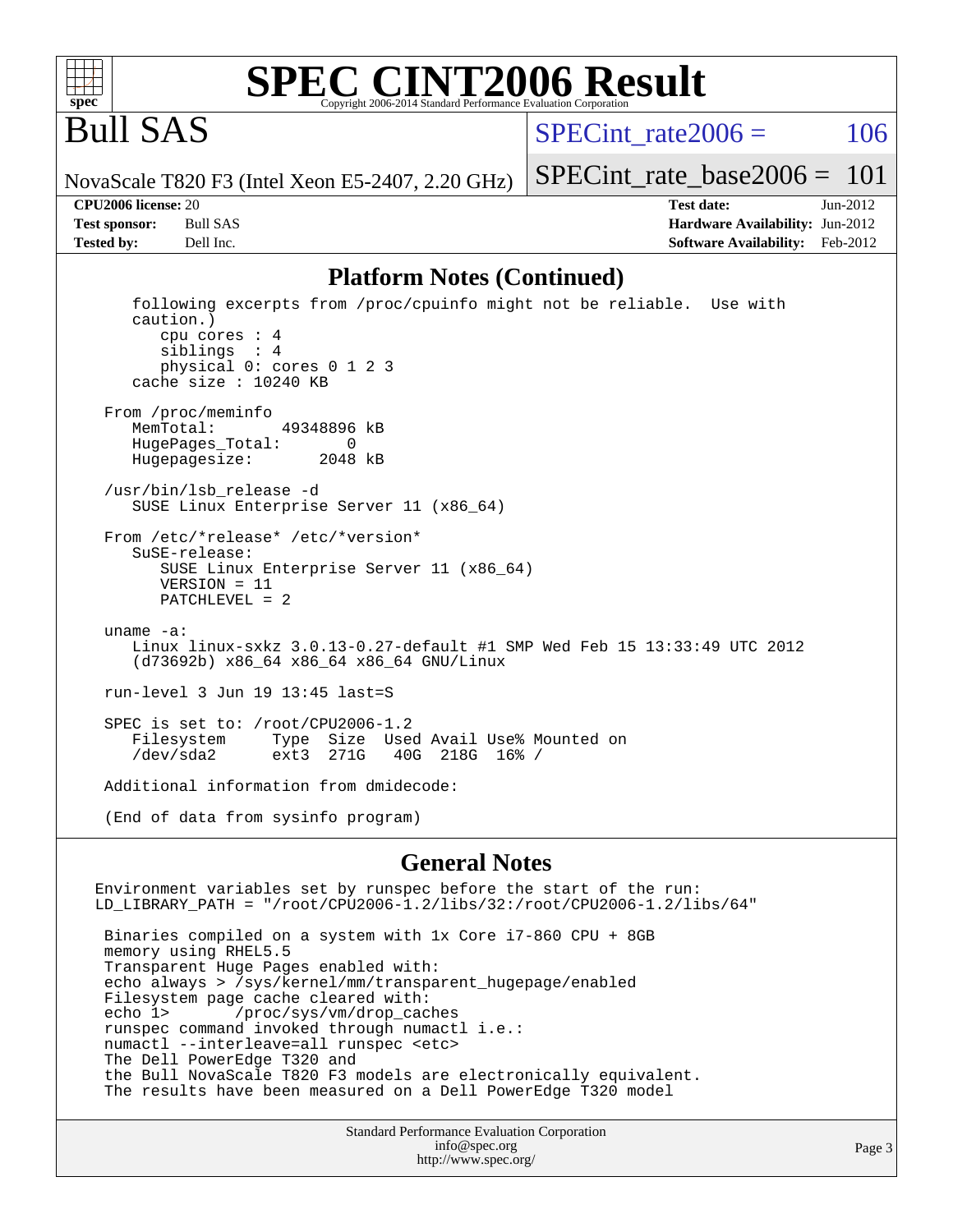

# Bull SAS

SPECint rate $2006 = 106$ 

NovaScale T820 F3 (Intel Xeon E5-2407, 2.20 GHz)

[SPECint\\_rate\\_base2006 =](http://www.spec.org/auto/cpu2006/Docs/result-fields.html#SPECintratebase2006) 101 **[CPU2006 license:](http://www.spec.org/auto/cpu2006/Docs/result-fields.html#CPU2006license)** 20 **[Test date:](http://www.spec.org/auto/cpu2006/Docs/result-fields.html#Testdate)** Jun-2012

**[Test sponsor:](http://www.spec.org/auto/cpu2006/Docs/result-fields.html#Testsponsor)** Bull SAS **[Hardware Availability:](http://www.spec.org/auto/cpu2006/Docs/result-fields.html#HardwareAvailability)** Jun-2012 **[Tested by:](http://www.spec.org/auto/cpu2006/Docs/result-fields.html#Testedby)** Dell Inc. **[Software Availability:](http://www.spec.org/auto/cpu2006/Docs/result-fields.html#SoftwareAvailability)** Feb-2012

## **[Base Compiler Invocation](http://www.spec.org/auto/cpu2006/Docs/result-fields.html#BaseCompilerInvocation)**

[C benchmarks](http://www.spec.org/auto/cpu2006/Docs/result-fields.html#Cbenchmarks): [icc -m32](http://www.spec.org/cpu2006/results/res2012q3/cpu2006-20120703-23438.flags.html#user_CCbase_intel_icc_5ff4a39e364c98233615fdd38438c6f2)

[C++ benchmarks:](http://www.spec.org/auto/cpu2006/Docs/result-fields.html#CXXbenchmarks) [icpc -m32](http://www.spec.org/cpu2006/results/res2012q3/cpu2006-20120703-23438.flags.html#user_CXXbase_intel_icpc_4e5a5ef1a53fd332b3c49e69c3330699)

**[Base Portability Flags](http://www.spec.org/auto/cpu2006/Docs/result-fields.html#BasePortabilityFlags)**

 400.perlbench: [-DSPEC\\_CPU\\_LINUX\\_IA32](http://www.spec.org/cpu2006/results/res2012q3/cpu2006-20120703-23438.flags.html#b400.perlbench_baseCPORTABILITY_DSPEC_CPU_LINUX_IA32) 462.libquantum: [-DSPEC\\_CPU\\_LINUX](http://www.spec.org/cpu2006/results/res2012q3/cpu2006-20120703-23438.flags.html#b462.libquantum_baseCPORTABILITY_DSPEC_CPU_LINUX) 483.xalancbmk: [-DSPEC\\_CPU\\_LINUX](http://www.spec.org/cpu2006/results/res2012q3/cpu2006-20120703-23438.flags.html#b483.xalancbmk_baseCXXPORTABILITY_DSPEC_CPU_LINUX)

## **[Base Optimization Flags](http://www.spec.org/auto/cpu2006/Docs/result-fields.html#BaseOptimizationFlags)**

[C benchmarks](http://www.spec.org/auto/cpu2006/Docs/result-fields.html#Cbenchmarks):

[-xSSE4.2](http://www.spec.org/cpu2006/results/res2012q3/cpu2006-20120703-23438.flags.html#user_CCbase_f-xSSE42_f91528193cf0b216347adb8b939d4107) [-ipo](http://www.spec.org/cpu2006/results/res2012q3/cpu2006-20120703-23438.flags.html#user_CCbase_f-ipo) [-O3](http://www.spec.org/cpu2006/results/res2012q3/cpu2006-20120703-23438.flags.html#user_CCbase_f-O3) [-no-prec-div](http://www.spec.org/cpu2006/results/res2012q3/cpu2006-20120703-23438.flags.html#user_CCbase_f-no-prec-div) [-opt-prefetch](http://www.spec.org/cpu2006/results/res2012q3/cpu2006-20120703-23438.flags.html#user_CCbase_f-opt-prefetch) [-opt-mem-layout-trans=3](http://www.spec.org/cpu2006/results/res2012q3/cpu2006-20120703-23438.flags.html#user_CCbase_f-opt-mem-layout-trans_a7b82ad4bd7abf52556d4961a2ae94d5)

[C++ benchmarks:](http://www.spec.org/auto/cpu2006/Docs/result-fields.html#CXXbenchmarks)

[-xSSE4.2](http://www.spec.org/cpu2006/results/res2012q3/cpu2006-20120703-23438.flags.html#user_CXXbase_f-xSSE42_f91528193cf0b216347adb8b939d4107) [-ipo](http://www.spec.org/cpu2006/results/res2012q3/cpu2006-20120703-23438.flags.html#user_CXXbase_f-ipo) [-O3](http://www.spec.org/cpu2006/results/res2012q3/cpu2006-20120703-23438.flags.html#user_CXXbase_f-O3) [-no-prec-div](http://www.spec.org/cpu2006/results/res2012q3/cpu2006-20120703-23438.flags.html#user_CXXbase_f-no-prec-div) [-opt-prefetch](http://www.spec.org/cpu2006/results/res2012q3/cpu2006-20120703-23438.flags.html#user_CXXbase_f-opt-prefetch) [-opt-mem-layout-trans=3](http://www.spec.org/cpu2006/results/res2012q3/cpu2006-20120703-23438.flags.html#user_CXXbase_f-opt-mem-layout-trans_a7b82ad4bd7abf52556d4961a2ae94d5) [-Wl,-z,muldefs](http://www.spec.org/cpu2006/results/res2012q3/cpu2006-20120703-23438.flags.html#user_CXXbase_link_force_multiple1_74079c344b956b9658436fd1b6dd3a8a) [-L/smartheap -lsmartheap](http://www.spec.org/cpu2006/results/res2012q3/cpu2006-20120703-23438.flags.html#user_CXXbase_SmartHeap_7c9e394a5779e1a7fec7c221e123830c)

### **[Base Other Flags](http://www.spec.org/auto/cpu2006/Docs/result-fields.html#BaseOtherFlags)**

[C benchmarks](http://www.spec.org/auto/cpu2006/Docs/result-fields.html#Cbenchmarks):

403.gcc: [-Dalloca=\\_alloca](http://www.spec.org/cpu2006/results/res2012q3/cpu2006-20120703-23438.flags.html#b403.gcc_baseEXTRA_CFLAGS_Dalloca_be3056838c12de2578596ca5467af7f3)

## **[Peak Compiler Invocation](http://www.spec.org/auto/cpu2006/Docs/result-fields.html#PeakCompilerInvocation)**

[C benchmarks \(except as noted below\)](http://www.spec.org/auto/cpu2006/Docs/result-fields.html#Cbenchmarksexceptasnotedbelow): [icc -m32](http://www.spec.org/cpu2006/results/res2012q3/cpu2006-20120703-23438.flags.html#user_CCpeak_intel_icc_5ff4a39e364c98233615fdd38438c6f2) 400.perlbench: [icc -m64](http://www.spec.org/cpu2006/results/res2012q3/cpu2006-20120703-23438.flags.html#user_peakCCLD400_perlbench_intel_icc_64bit_bda6cc9af1fdbb0edc3795bac97ada53) 401.bzip2: [icc -m64](http://www.spec.org/cpu2006/results/res2012q3/cpu2006-20120703-23438.flags.html#user_peakCCLD401_bzip2_intel_icc_64bit_bda6cc9af1fdbb0edc3795bac97ada53)

456.hmmer: [icc -m64](http://www.spec.org/cpu2006/results/res2012q3/cpu2006-20120703-23438.flags.html#user_peakCCLD456_hmmer_intel_icc_64bit_bda6cc9af1fdbb0edc3795bac97ada53)

458.sjeng: [icc -m64](http://www.spec.org/cpu2006/results/res2012q3/cpu2006-20120703-23438.flags.html#user_peakCCLD458_sjeng_intel_icc_64bit_bda6cc9af1fdbb0edc3795bac97ada53)

```
C++ benchmarks: 
icpc -m32
```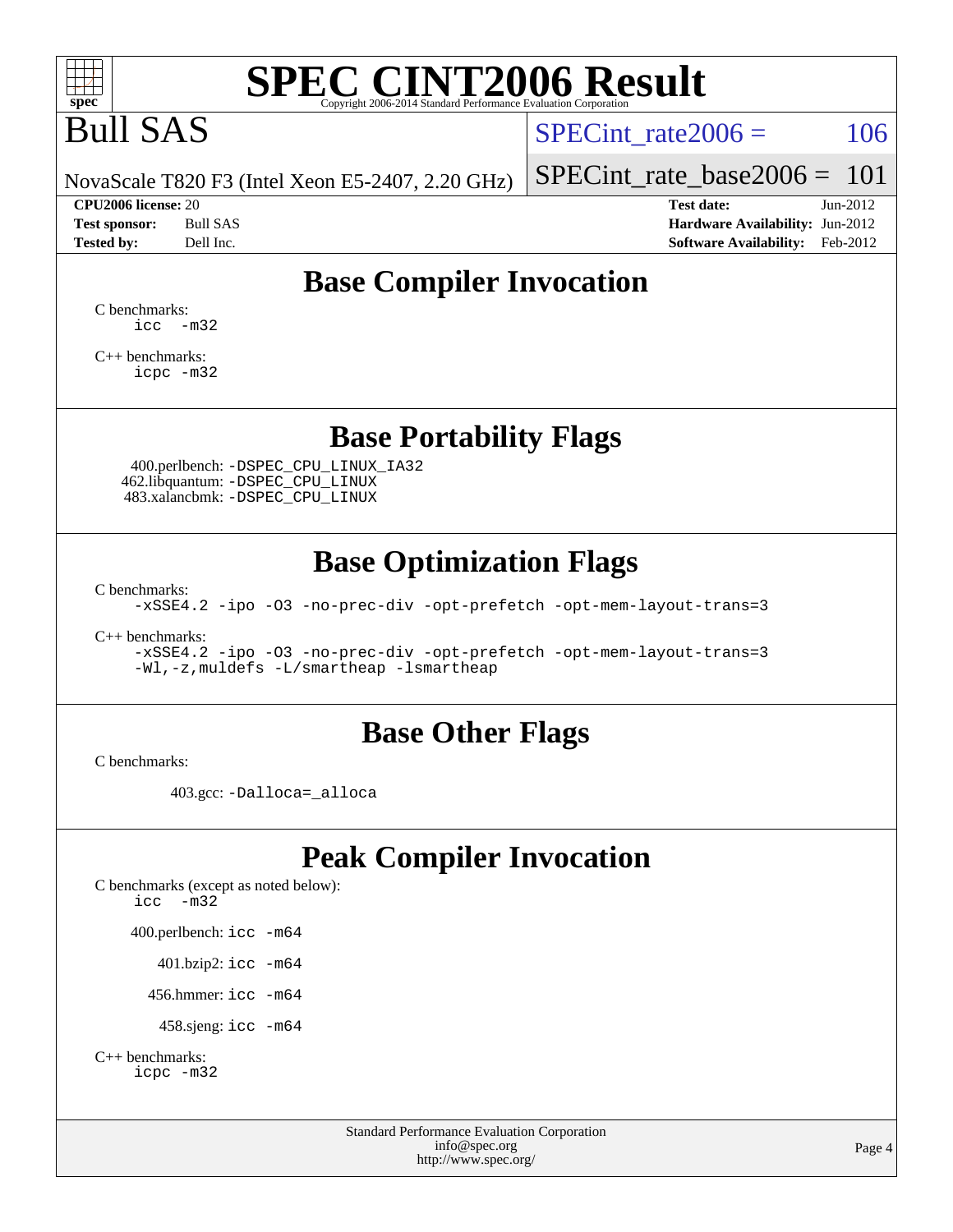

Bull SAS

SPECint rate $2006 = 106$ 

NovaScale T820 F3 (Intel Xeon E5-2407, 2.20 GHz)

[SPECint\\_rate\\_base2006 =](http://www.spec.org/auto/cpu2006/Docs/result-fields.html#SPECintratebase2006) 101

**[CPU2006 license:](http://www.spec.org/auto/cpu2006/Docs/result-fields.html#CPU2006license)** 20 **[Test date:](http://www.spec.org/auto/cpu2006/Docs/result-fields.html#Testdate)** Jun-2012 **[Test sponsor:](http://www.spec.org/auto/cpu2006/Docs/result-fields.html#Testsponsor)** Bull SAS **[Hardware Availability:](http://www.spec.org/auto/cpu2006/Docs/result-fields.html#HardwareAvailability)** Jun-2012 **[Tested by:](http://www.spec.org/auto/cpu2006/Docs/result-fields.html#Testedby)** Dell Inc. **[Software Availability:](http://www.spec.org/auto/cpu2006/Docs/result-fields.html#SoftwareAvailability)** Feb-2012

## **[Peak Portability Flags](http://www.spec.org/auto/cpu2006/Docs/result-fields.html#PeakPortabilityFlags)**

 400.perlbench: [-DSPEC\\_CPU\\_LP64](http://www.spec.org/cpu2006/results/res2012q3/cpu2006-20120703-23438.flags.html#b400.perlbench_peakCPORTABILITY_DSPEC_CPU_LP64) [-DSPEC\\_CPU\\_LINUX\\_X64](http://www.spec.org/cpu2006/results/res2012q3/cpu2006-20120703-23438.flags.html#b400.perlbench_peakCPORTABILITY_DSPEC_CPU_LINUX_X64) 401.bzip2: [-DSPEC\\_CPU\\_LP64](http://www.spec.org/cpu2006/results/res2012q3/cpu2006-20120703-23438.flags.html#suite_peakCPORTABILITY401_bzip2_DSPEC_CPU_LP64) 456.hmmer: [-DSPEC\\_CPU\\_LP64](http://www.spec.org/cpu2006/results/res2012q3/cpu2006-20120703-23438.flags.html#suite_peakCPORTABILITY456_hmmer_DSPEC_CPU_LP64) 458.sjeng: [-DSPEC\\_CPU\\_LP64](http://www.spec.org/cpu2006/results/res2012q3/cpu2006-20120703-23438.flags.html#suite_peakCPORTABILITY458_sjeng_DSPEC_CPU_LP64) 462.libquantum: [-DSPEC\\_CPU\\_LINUX](http://www.spec.org/cpu2006/results/res2012q3/cpu2006-20120703-23438.flags.html#b462.libquantum_peakCPORTABILITY_DSPEC_CPU_LINUX) 483.xalancbmk: [-DSPEC\\_CPU\\_LINUX](http://www.spec.org/cpu2006/results/res2012q3/cpu2006-20120703-23438.flags.html#b483.xalancbmk_peakCXXPORTABILITY_DSPEC_CPU_LINUX)

## **[Peak Optimization Flags](http://www.spec.org/auto/cpu2006/Docs/result-fields.html#PeakOptimizationFlags)**

[C benchmarks](http://www.spec.org/auto/cpu2006/Docs/result-fields.html#Cbenchmarks):

 400.perlbench: [-xSSE4.2](http://www.spec.org/cpu2006/results/res2012q3/cpu2006-20120703-23438.flags.html#user_peakPASS2_CFLAGSPASS2_LDCFLAGS400_perlbench_f-xSSE42_f91528193cf0b216347adb8b939d4107)(pass 2) [-prof-gen](http://www.spec.org/cpu2006/results/res2012q3/cpu2006-20120703-23438.flags.html#user_peakPASS1_CFLAGSPASS1_LDCFLAGS400_perlbench_prof_gen_e43856698f6ca7b7e442dfd80e94a8fc)(pass 1) [-ipo](http://www.spec.org/cpu2006/results/res2012q3/cpu2006-20120703-23438.flags.html#user_peakPASS2_CFLAGSPASS2_LDCFLAGS400_perlbench_f-ipo)(pass 2) [-O3](http://www.spec.org/cpu2006/results/res2012q3/cpu2006-20120703-23438.flags.html#user_peakPASS2_CFLAGSPASS2_LDCFLAGS400_perlbench_f-O3)(pass 2) [-no-prec-div](http://www.spec.org/cpu2006/results/res2012q3/cpu2006-20120703-23438.flags.html#user_peakPASS2_CFLAGSPASS2_LDCFLAGS400_perlbench_f-no-prec-div)(pass 2) [-prof-use](http://www.spec.org/cpu2006/results/res2012q3/cpu2006-20120703-23438.flags.html#user_peakPASS2_CFLAGSPASS2_LDCFLAGS400_perlbench_prof_use_bccf7792157ff70d64e32fe3e1250b55)(pass 2) [-auto-ilp32](http://www.spec.org/cpu2006/results/res2012q3/cpu2006-20120703-23438.flags.html#user_peakCOPTIMIZE400_perlbench_f-auto-ilp32)  $401.bzip2: -xSSE4.2(pass 2) -prof-qen(pass 1) -ipo(pass 2)$  $401.bzip2: -xSSE4.2(pass 2) -prof-qen(pass 1) -ipo(pass 2)$  $401.bzip2: -xSSE4.2(pass 2) -prof-qen(pass 1) -ipo(pass 2)$  $401.bzip2: -xSSE4.2(pass 2) -prof-qen(pass 1) -ipo(pass 2)$  $401.bzip2: -xSSE4.2(pass 2) -prof-qen(pass 1) -ipo(pass 2)$ [-O3](http://www.spec.org/cpu2006/results/res2012q3/cpu2006-20120703-23438.flags.html#user_peakPASS2_CFLAGSPASS2_LDCFLAGS401_bzip2_f-O3)(pass 2) [-no-prec-div](http://www.spec.org/cpu2006/results/res2012q3/cpu2006-20120703-23438.flags.html#user_peakPASS2_CFLAGSPASS2_LDCFLAGS401_bzip2_f-no-prec-div)(pass 2) [-prof-use](http://www.spec.org/cpu2006/results/res2012q3/cpu2006-20120703-23438.flags.html#user_peakPASS2_CFLAGSPASS2_LDCFLAGS401_bzip2_prof_use_bccf7792157ff70d64e32fe3e1250b55)(pass 2) [-opt-prefetch](http://www.spec.org/cpu2006/results/res2012q3/cpu2006-20120703-23438.flags.html#user_peakCOPTIMIZE401_bzip2_f-opt-prefetch) [-auto-ilp32](http://www.spec.org/cpu2006/results/res2012q3/cpu2006-20120703-23438.flags.html#user_peakCOPTIMIZE401_bzip2_f-auto-ilp32) [-ansi-alias](http://www.spec.org/cpu2006/results/res2012q3/cpu2006-20120703-23438.flags.html#user_peakCOPTIMIZE401_bzip2_f-ansi-alias)  $403.\text{sec: basepeak}$  = yes 429.mcf: basepeak = yes 445.gobmk: [-xSSE4.2](http://www.spec.org/cpu2006/results/res2012q3/cpu2006-20120703-23438.flags.html#user_peakPASS2_CFLAGSPASS2_LDCFLAGS445_gobmk_f-xSSE42_f91528193cf0b216347adb8b939d4107)(pass 2) [-prof-gen](http://www.spec.org/cpu2006/results/res2012q3/cpu2006-20120703-23438.flags.html#user_peakPASS1_CFLAGSPASS1_LDCFLAGS445_gobmk_prof_gen_e43856698f6ca7b7e442dfd80e94a8fc)(pass 1) [-prof-use](http://www.spec.org/cpu2006/results/res2012q3/cpu2006-20120703-23438.flags.html#user_peakPASS2_CFLAGSPASS2_LDCFLAGS445_gobmk_prof_use_bccf7792157ff70d64e32fe3e1250b55)(pass 2) [-ansi-alias](http://www.spec.org/cpu2006/results/res2012q3/cpu2006-20120703-23438.flags.html#user_peakCOPTIMIZE445_gobmk_f-ansi-alias) [-opt-mem-layout-trans=3](http://www.spec.org/cpu2006/results/res2012q3/cpu2006-20120703-23438.flags.html#user_peakCOPTIMIZE445_gobmk_f-opt-mem-layout-trans_a7b82ad4bd7abf52556d4961a2ae94d5) 456.hmmer: [-xSSE4.2](http://www.spec.org/cpu2006/results/res2012q3/cpu2006-20120703-23438.flags.html#user_peakCOPTIMIZE456_hmmer_f-xSSE42_f91528193cf0b216347adb8b939d4107) [-ipo](http://www.spec.org/cpu2006/results/res2012q3/cpu2006-20120703-23438.flags.html#user_peakCOPTIMIZE456_hmmer_f-ipo) [-O3](http://www.spec.org/cpu2006/results/res2012q3/cpu2006-20120703-23438.flags.html#user_peakCOPTIMIZE456_hmmer_f-O3) [-no-prec-div](http://www.spec.org/cpu2006/results/res2012q3/cpu2006-20120703-23438.flags.html#user_peakCOPTIMIZE456_hmmer_f-no-prec-div) [-unroll2](http://www.spec.org/cpu2006/results/res2012q3/cpu2006-20120703-23438.flags.html#user_peakCOPTIMIZE456_hmmer_f-unroll_784dae83bebfb236979b41d2422d7ec2) [-auto-ilp32](http://www.spec.org/cpu2006/results/res2012q3/cpu2006-20120703-23438.flags.html#user_peakCOPTIMIZE456_hmmer_f-auto-ilp32) 458.sjeng: [-xSSE4.2](http://www.spec.org/cpu2006/results/res2012q3/cpu2006-20120703-23438.flags.html#user_peakPASS2_CFLAGSPASS2_LDCFLAGS458_sjeng_f-xSSE42_f91528193cf0b216347adb8b939d4107)(pass 2) [-prof-gen](http://www.spec.org/cpu2006/results/res2012q3/cpu2006-20120703-23438.flags.html#user_peakPASS1_CFLAGSPASS1_LDCFLAGS458_sjeng_prof_gen_e43856698f6ca7b7e442dfd80e94a8fc)(pass 1) [-ipo](http://www.spec.org/cpu2006/results/res2012q3/cpu2006-20120703-23438.flags.html#user_peakPASS2_CFLAGSPASS2_LDCFLAGS458_sjeng_f-ipo)(pass 2) [-O3](http://www.spec.org/cpu2006/results/res2012q3/cpu2006-20120703-23438.flags.html#user_peakPASS2_CFLAGSPASS2_LDCFLAGS458_sjeng_f-O3)(pass 2) [-no-prec-div](http://www.spec.org/cpu2006/results/res2012q3/cpu2006-20120703-23438.flags.html#user_peakPASS2_CFLAGSPASS2_LDCFLAGS458_sjeng_f-no-prec-div)(pass 2) [-prof-use](http://www.spec.org/cpu2006/results/res2012q3/cpu2006-20120703-23438.flags.html#user_peakPASS2_CFLAGSPASS2_LDCFLAGS458_sjeng_prof_use_bccf7792157ff70d64e32fe3e1250b55)(pass 2) [-unroll4](http://www.spec.org/cpu2006/results/res2012q3/cpu2006-20120703-23438.flags.html#user_peakCOPTIMIZE458_sjeng_f-unroll_4e5e4ed65b7fd20bdcd365bec371b81f) [-auto-ilp32](http://www.spec.org/cpu2006/results/res2012q3/cpu2006-20120703-23438.flags.html#user_peakCOPTIMIZE458_sjeng_f-auto-ilp32)  $462$ .libquantum: basepeak = yes 464.h264ref: [-xSSE4.2](http://www.spec.org/cpu2006/results/res2012q3/cpu2006-20120703-23438.flags.html#user_peakPASS2_CFLAGSPASS2_LDCFLAGS464_h264ref_f-xSSE42_f91528193cf0b216347adb8b939d4107)(pass 2) [-prof-gen](http://www.spec.org/cpu2006/results/res2012q3/cpu2006-20120703-23438.flags.html#user_peakPASS1_CFLAGSPASS1_LDCFLAGS464_h264ref_prof_gen_e43856698f6ca7b7e442dfd80e94a8fc)(pass 1) [-ipo](http://www.spec.org/cpu2006/results/res2012q3/cpu2006-20120703-23438.flags.html#user_peakPASS2_CFLAGSPASS2_LDCFLAGS464_h264ref_f-ipo)(pass 2) [-O3](http://www.spec.org/cpu2006/results/res2012q3/cpu2006-20120703-23438.flags.html#user_peakPASS2_CFLAGSPASS2_LDCFLAGS464_h264ref_f-O3)(pass 2) [-no-prec-div](http://www.spec.org/cpu2006/results/res2012q3/cpu2006-20120703-23438.flags.html#user_peakPASS2_CFLAGSPASS2_LDCFLAGS464_h264ref_f-no-prec-div)(pass 2) [-prof-use](http://www.spec.org/cpu2006/results/res2012q3/cpu2006-20120703-23438.flags.html#user_peakPASS2_CFLAGSPASS2_LDCFLAGS464_h264ref_prof_use_bccf7792157ff70d64e32fe3e1250b55)(pass 2) [-unroll2](http://www.spec.org/cpu2006/results/res2012q3/cpu2006-20120703-23438.flags.html#user_peakCOPTIMIZE464_h264ref_f-unroll_784dae83bebfb236979b41d2422d7ec2) [-ansi-alias](http://www.spec.org/cpu2006/results/res2012q3/cpu2006-20120703-23438.flags.html#user_peakCOPTIMIZE464_h264ref_f-ansi-alias) [C++ benchmarks:](http://www.spec.org/auto/cpu2006/Docs/result-fields.html#CXXbenchmarks) 471.omnetpp: [-xSSE4.2](http://www.spec.org/cpu2006/results/res2012q3/cpu2006-20120703-23438.flags.html#user_peakPASS2_CXXFLAGSPASS2_LDCXXFLAGS471_omnetpp_f-xSSE42_f91528193cf0b216347adb8b939d4107)(pass 2) [-prof-gen](http://www.spec.org/cpu2006/results/res2012q3/cpu2006-20120703-23438.flags.html#user_peakPASS1_CXXFLAGSPASS1_LDCXXFLAGS471_omnetpp_prof_gen_e43856698f6ca7b7e442dfd80e94a8fc)(pass 1) [-ipo](http://www.spec.org/cpu2006/results/res2012q3/cpu2006-20120703-23438.flags.html#user_peakPASS2_CXXFLAGSPASS2_LDCXXFLAGS471_omnetpp_f-ipo)(pass 2)

[-O3](http://www.spec.org/cpu2006/results/res2012q3/cpu2006-20120703-23438.flags.html#user_peakPASS2_CXXFLAGSPASS2_LDCXXFLAGS471_omnetpp_f-O3)(pass 2) [-no-prec-div](http://www.spec.org/cpu2006/results/res2012q3/cpu2006-20120703-23438.flags.html#user_peakPASS2_CXXFLAGSPASS2_LDCXXFLAGS471_omnetpp_f-no-prec-div)(pass 2) [-prof-use](http://www.spec.org/cpu2006/results/res2012q3/cpu2006-20120703-23438.flags.html#user_peakPASS2_CXXFLAGSPASS2_LDCXXFLAGS471_omnetpp_prof_use_bccf7792157ff70d64e32fe3e1250b55)(pass 2) [-ansi-alias](http://www.spec.org/cpu2006/results/res2012q3/cpu2006-20120703-23438.flags.html#user_peakCXXOPTIMIZE471_omnetpp_f-ansi-alias) [-opt-ra-region-strategy=block](http://www.spec.org/cpu2006/results/res2012q3/cpu2006-20120703-23438.flags.html#user_peakCXXOPTIMIZE471_omnetpp_f-opt-ra-region-strategy_a0a37c372d03933b2a18d4af463c1f69) [-Wl,-z,muldefs](http://www.spec.org/cpu2006/results/res2012q3/cpu2006-20120703-23438.flags.html#user_peakEXTRA_LDFLAGS471_omnetpp_link_force_multiple1_74079c344b956b9658436fd1b6dd3a8a) [-L/smartheap -lsmartheap](http://www.spec.org/cpu2006/results/res2012q3/cpu2006-20120703-23438.flags.html#user_peakEXTRA_LIBS471_omnetpp_SmartHeap_7c9e394a5779e1a7fec7c221e123830c)

473.astar: basepeak = yes

Continued on next page